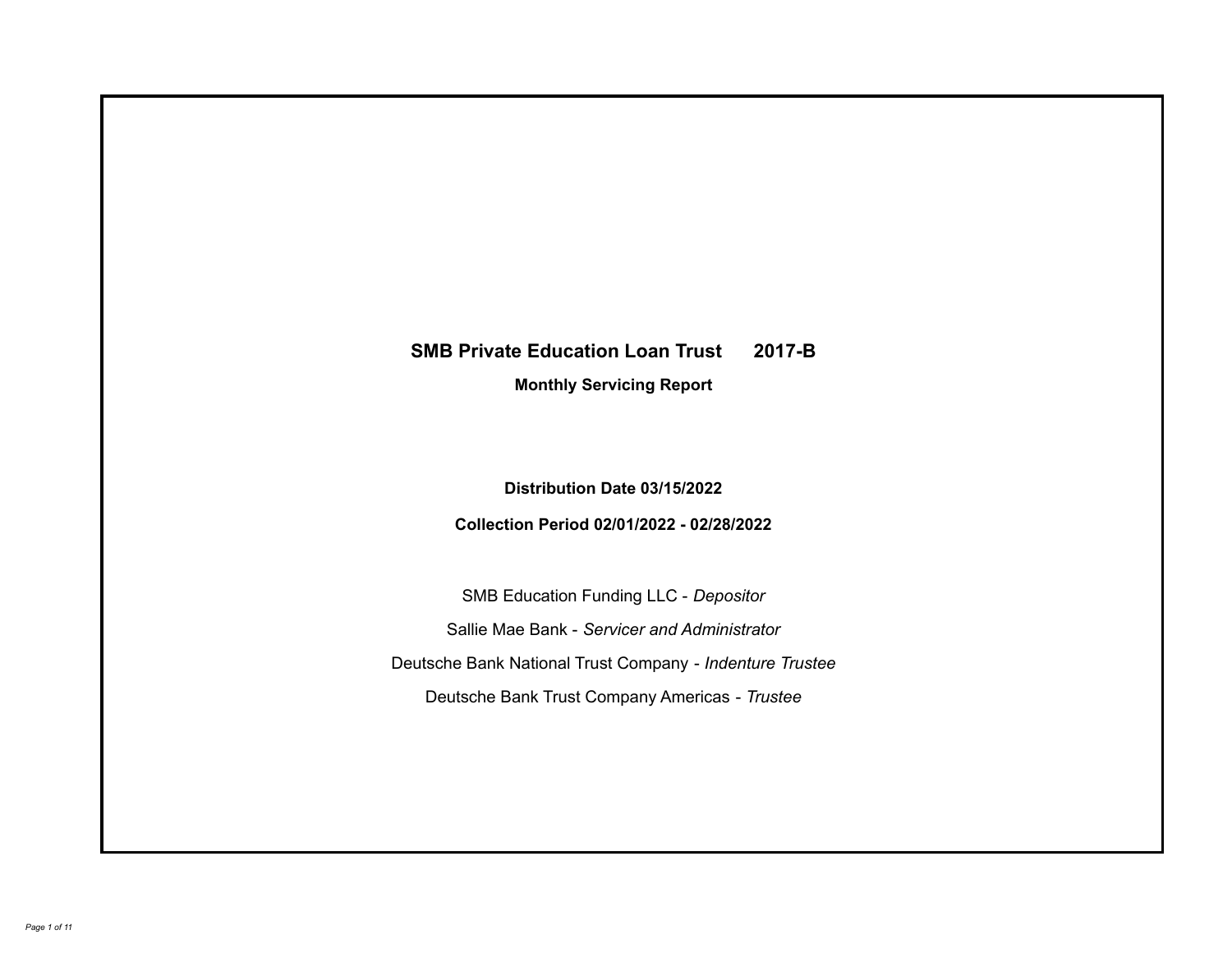A

| A            | <b>Student Loan Portfolio Characteristics</b> |                                                 | <b>Settlement Date</b><br>11/08/2017 | 01/31/2022       | 02/28/2022       |
|--------------|-----------------------------------------------|-------------------------------------------------|--------------------------------------|------------------|------------------|
|              | <b>Principal Balance</b>                      |                                                 | \$701,477,893.40                     | \$337,963,157.53 | \$331,290,726.28 |
|              | Interest to be Capitalized Balance            |                                                 | 46,726,543.99                        | 12,373,724.11    | 12, 117, 149.22  |
|              | Pool Balance                                  |                                                 | \$748,204,437.39                     | \$350,336,881.64 | \$343,407,875.50 |
|              |                                               |                                                 |                                      |                  |                  |
|              | Weighted Average Coupon (WAC)                 |                                                 | 8.86%                                | 7.87%            | 7.96%            |
|              | Weighted Average Remaining Term               |                                                 | 135.09                               | 126.62           | 126.61           |
|              | Number of Loans                               |                                                 | 66,252                               | 32,395           | 31,792           |
|              | Number of Borrowers                           |                                                 | 63,554                               | 31,250           | 30,670           |
|              | Pool Factor                                   |                                                 |                                      | 0.468236840      | 0.458975994      |
|              |                                               | Since Issued Total Constant Prepayment Rate (1) |                                      | 11.75%           | 11.73%           |
|              |                                               |                                                 |                                      |                  |                  |
| B            | <b>Debt Securities</b>                        | <b>Cusip/Isin</b>                               | 02/15/2022                           |                  | 03/15/2022       |
|              | A <sub>2</sub> A                              | 83189DAB6                                       | \$130,807,997.49                     |                  | \$127,558,293.61 |
|              | A2B                                           | 83189DAC4                                       | \$64,427,819.66                      |                  | \$62,827,219.24  |
|              | В                                             | 83189DAD2                                       | \$50,000,000.00                      |                  | \$50,000,000.00  |
|              |                                               |                                                 |                                      |                  |                  |
| $\mathsf{C}$ | <b>Certificates</b>                           | <b>Cusip/Isin</b>                               | 02/15/2022                           |                  | 03/15/2022       |
|              | Residual                                      | 83189D100                                       | \$100,000.00                         |                  | \$100,000.00     |
|              |                                               |                                                 |                                      |                  |                  |
| D            | <b>Account Balances</b>                       |                                                 | 02/15/2022                           |                  | 03/15/2022       |
|              | Reserve Account Balance                       |                                                 | \$1,891,480.00                       |                  | \$1,891,480.00   |
|              |                                               |                                                 |                                      |                  |                  |
| E            | <b>Asset / Liability</b>                      |                                                 | 02/15/2022                           |                  | 03/15/2022       |
|              | Overcollateralization Percentage              |                                                 | 30.00%                               |                  | 30.00%           |

Specified Overcollateralization Amount

Actual Overcollateralization Amount \$105,101,064.49

(1) For additional information, see 'Since Issued CPR Methodology' found in section VIII of this report .

\$103,022,362.65 \$103,022,362.65

\$105,101,064.49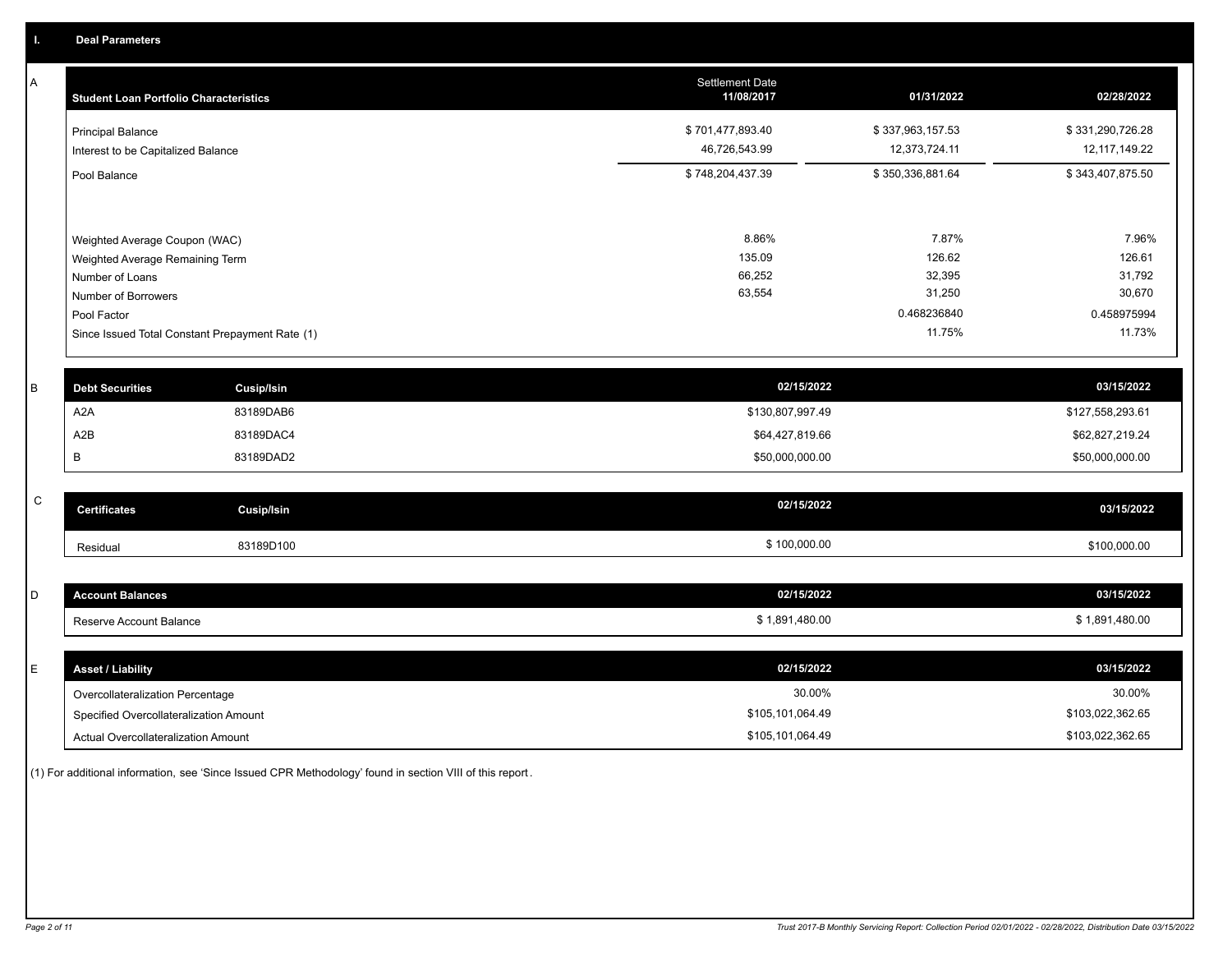# **II. 2017-B Trust Activity 02/01/2022 through 02/28/2022**

| $\mathsf{A}$ | <b>Student Loan Principal Receipts</b> |                |
|--------------|----------------------------------------|----------------|
|              | <b>Borrower Principal</b>              | 6,486,953.54   |
|              | Seller Principal Reimbursement         | 0.00           |
|              | Servicer Principal Reimbursement       | 0.00           |
|              | <b>Other Principal Deposits</b>        | 105,194.04     |
|              | <b>Total Principal Receipts</b>        | \$6,592,147.58 |

## B **Student Loan Interest Receipts**

| <b>Total Interest Receipts</b>  | \$1,807,982.80 |
|---------------------------------|----------------|
| Other Interest Deposits         | 1,008.95       |
| Servicer Interest Reimbursement | 0.00           |
| Seller Interest Reimbursement   | 0.00           |
| Borrower Interest               | 1,806,973.85   |

| С       | <b>Recoveries on Realized Losses</b>                             | \$63,190.47    |
|---------|------------------------------------------------------------------|----------------|
| D       | <b>Investment Income</b>                                         | \$204.02       |
| Е       | <b>Funds Borrowed from Next Collection Period</b>                | \$0.00         |
| F.      | <b>Funds Repaid from Prior Collection Period</b>                 | \$0.00         |
| G       | Loan Sale or Purchase Proceeds                                   | \$0.00         |
| н       | Initial Deposits to Distribution Account                         | \$0.00         |
|         | <b>Excess Transferred from Other Accounts</b>                    | \$0.00         |
| J       | <b>Borrower Benefit Reimbursements</b>                           | \$0.00         |
| K       | <b>Other Deposits</b>                                            | \$0.00         |
| ┕       | <b>Other Fees Collected</b>                                      | \$0.00         |
| м       | <b>AVAILABLE FUNDS</b>                                           | \$8,463,524.87 |
| N       | Non-Cash Principal Activity During Collection Period             | \$(80, 283.67) |
| $\circ$ | Aggregate Purchased Amounts by the Depositor, Servicer or Seller | \$106,202.99   |
| P       | Aggregate Loan Substitutions                                     | \$0.00         |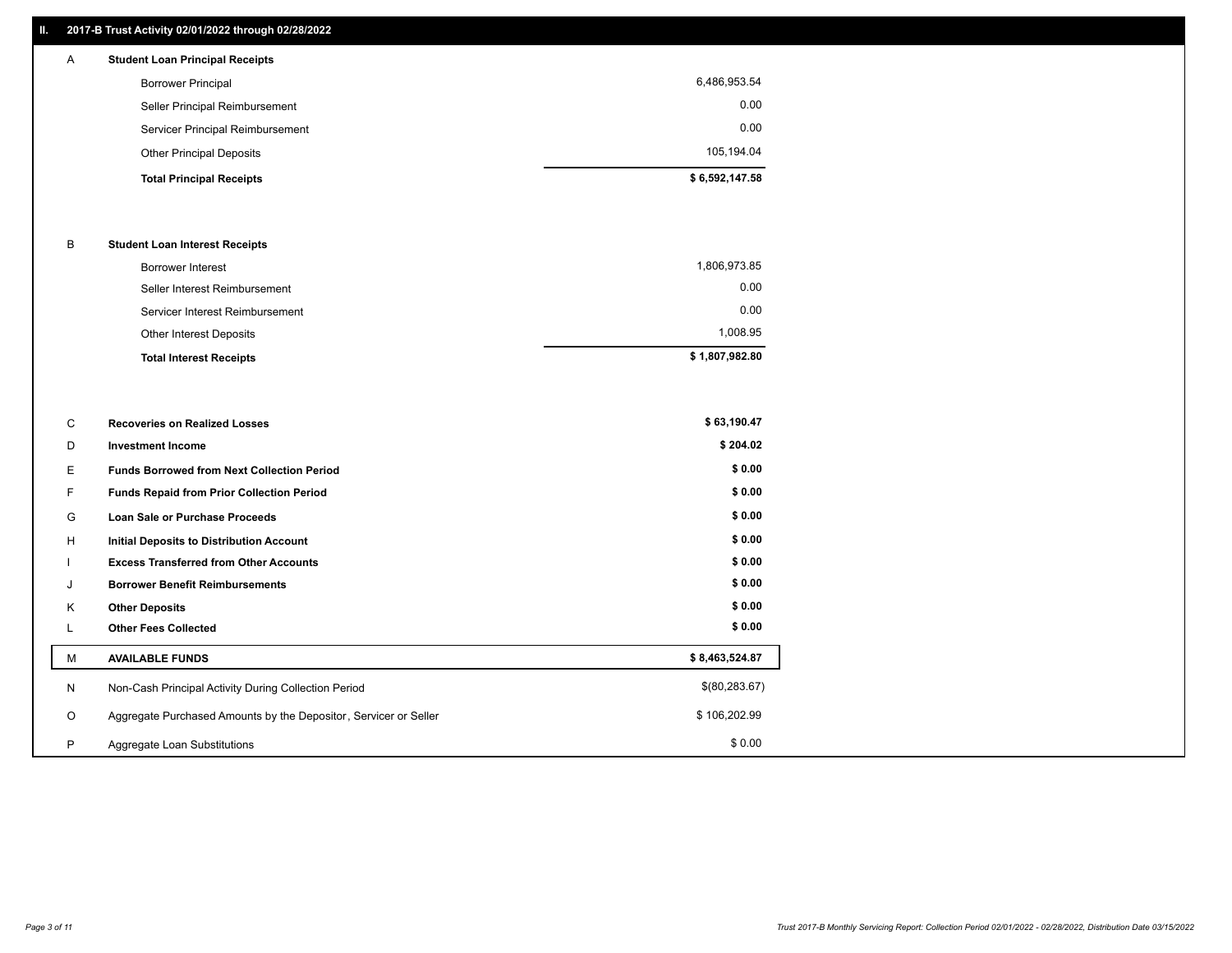|                   | <b>Loans by Repayment Status</b> |                          |            |                                                           |                |                            |                          |         |                                                           |                |                            |
|-------------------|----------------------------------|--------------------------|------------|-----------------------------------------------------------|----------------|----------------------------|--------------------------|---------|-----------------------------------------------------------|----------------|----------------------------|
|                   |                                  |                          | 02/28/2022 |                                                           |                | 01/31/2022                 |                          |         |                                                           |                |                            |
|                   |                                  | <b>Wtd Avg</b><br>Coupon | # Loans    | Principal and<br><b>Interest Accrued</b><br>to Capitalize | % of Principal | % of Loans in<br>Repay (1) | <b>Wtd Avg</b><br>Coupon | # Loans | Principal and<br><b>Interest Accrued</b><br>to Capitalize | % of Principal | % of Loans in<br>Repay (1) |
| INTERIM:          | IN SCHOOL                        | 9.02%                    | 741        | \$11,950,340.18                                           | 3.480%         | $-$ %                      | 8.89%                    | 757     | \$12,113,604.74                                           | 3.458%         | $-$ %                      |
|                   | <b>GRACE</b>                     | 8.86%                    | 260        | \$3,639,559.71                                            | 1.060%         | $-$ %                      | 8.88%                    | 315     | \$4,455,291.96                                            | 1.272%         | $-$ %                      |
|                   | <b>DEFERMENT</b>                 | 8.71%                    | 2,383      | \$31,317,480.99                                           | 9.120%         | $-$ %                      | 8.60%                    | 2,361   | \$30,876,696.13                                           | 8.813%         | $-$ %                      |
| <b>REPAYMENT:</b> | <b>CURRENT</b>                   | 7.80%                    | 26,901     | \$275,608,396.41                                          | 80.257%        | 92.954%                    | 7.70%                    | 27,499  | \$282,960,866.98                                          | 80.768%        | 93.420%                    |
|                   | 30-59 DAYS DELINQUENT            | 8.37%                    | 631        | \$8,921,484.88                                            | 2.598%         | 3.009%                     | 8.41%                    | 593     | \$7,916,263.30                                            | 2.260%         | 2.614%                     |
|                   | 60-89 DAYS DELINQUENT            | 8.32%                    | 302        | \$4,163,828.55                                            | 1.213%         | 1.404%                     | 8.51%                    | 286     | \$4,159,499.32                                            | 1.187%         | 1.373%                     |
|                   | 90+ DAYS DELINQUENT              | 8.77%                    | 218        | \$3,523,167.04                                            | 1.026%         | 1.188%                     | 8.29%                    | 175     | \$2,962,030.32                                            | 0.845%         | 0.978%                     |
|                   | <b>FORBEARANCE</b>               | 7.49%                    | 356        | \$4,283,617.74                                            | 1.247%         | 1.445%                     | 7.51%                    | 409     | \$4,892,628.89                                            | 1.397%         | 1.615%                     |
| <b>TOTAL</b>      |                                  |                          | 31,792     | \$343,407,875.50                                          | 100.00%        | 100.00%                    |                          | 32,395  | \$350,336,881.64                                          | 100.00%        | 100.00%                    |

Percentages may not total 100% due to rounding \*

1 Loans classified in "Repayment" include any loan for which interim interest only, \$25 fixed payments or full principal and interest payments are due.

|                              |                                                                                                                                                                              |                          | <b>Loans by Borrower Status</b> |                                                                  |                |                                |                          |         |                                                                  |                |                                |
|------------------------------|------------------------------------------------------------------------------------------------------------------------------------------------------------------------------|--------------------------|---------------------------------|------------------------------------------------------------------|----------------|--------------------------------|--------------------------|---------|------------------------------------------------------------------|----------------|--------------------------------|
|                              |                                                                                                                                                                              |                          |                                 | 02/28/2022                                                       |                |                                |                          |         | 01/31/2022                                                       |                |                                |
|                              |                                                                                                                                                                              | <b>Wtd Avg</b><br>Coupon | # Loans                         | <b>Principal and</b><br><b>Interest Accrued</b><br>to Capitalize | % of Principal | % of Loans in<br>P&I Repay (2) | <b>Wtd Avg</b><br>Coupon | # Loans | <b>Principal and</b><br><b>Interest Accrued</b><br>to Capitalize | % of Principal | % of Loans in<br>P&I Repay (2) |
| <b>INTERIM:</b>              | IN SCHOOL                                                                                                                                                                    | 8.61%                    | 1,398                           | \$21,084,027.32                                                  | 6.140%         | $-$ %                          | 8.50%                    | 1,426   | \$21,450,463.05                                                  | 6.123%         | $-$ %                          |
|                              | GRACE                                                                                                                                                                        | 8.50%                    | 476                             | \$6,823,658.60                                                   | 1.987%         | $-$ %                          | 8.47%                    | 566     | \$7,944,309.48                                                   | 2.268%         | $-$ %                          |
|                              | <b>DEFERMENT</b>                                                                                                                                                             | 8.36%                    | 4,237                           | \$53,439,872.87                                                  | 15.562%        | $-$ %                          | 8.26%                    | 4,208   | \$52,579,624.59                                                  | 15.008%        | $-$ %                          |
| P&I REPAYMENT:               | <b>CURRENT</b>                                                                                                                                                               | 7.78%                    | 24,209                          | \$241,710,268.26                                                 | 70.386%        | 92.235%                        | 7.69%                    | 24,764  | \$248,920,715.67                                                 | 71.052%        | 92.755%                        |
|                              | 30-59 DAYS DELINQUENT                                                                                                                                                        | 8.38%                    | 611                             | \$8,610,140.58                                                   | 2.507%         | 3.286%                         | 8.39%                    | 570     | \$7,584,070.47                                                   | 2.165%         | 2.826%                         |
|                              | 60-89 DAYS DELINQUENT                                                                                                                                                        | 8.30%                    | 291                             | \$4,002,432.18                                                   | 1.166%         | 1.527%                         | 8.50%                    | 278     | \$4,021,121.67                                                   | 1.148%         | 1.498%                         |
|                              | 90+ DAYS DELINQUENT                                                                                                                                                          | 8.76%                    | 213                             | \$3,444,203.56                                                   | 1.003%         | 1.314%                         | 8.29%                    | 174     | \$2,943,947.82                                                   | 0.840%         | 1.097%                         |
|                              | FORBEARANCE                                                                                                                                                                  | 7.49%                    | 357                             | \$4,293,272.13                                                   | 1.250%         | 1.638%                         | 7.51%                    | 409     | \$4,892,628.89                                                   | 1.397%         | 1.823%                         |
| <b>TOTAL</b><br>$\star$<br>2 | Percentages may not total 100% due to rounding<br>Loans classified in "P&I Repayment" includes only those loans for which scheduled principal and interest payments are due. |                          | 31,792                          | \$343,407,875.50                                                 | 100.00%        | 100.00%                        |                          | 32,395  | \$350,336,881.64                                                 | 100.00%        | 100.00%                        |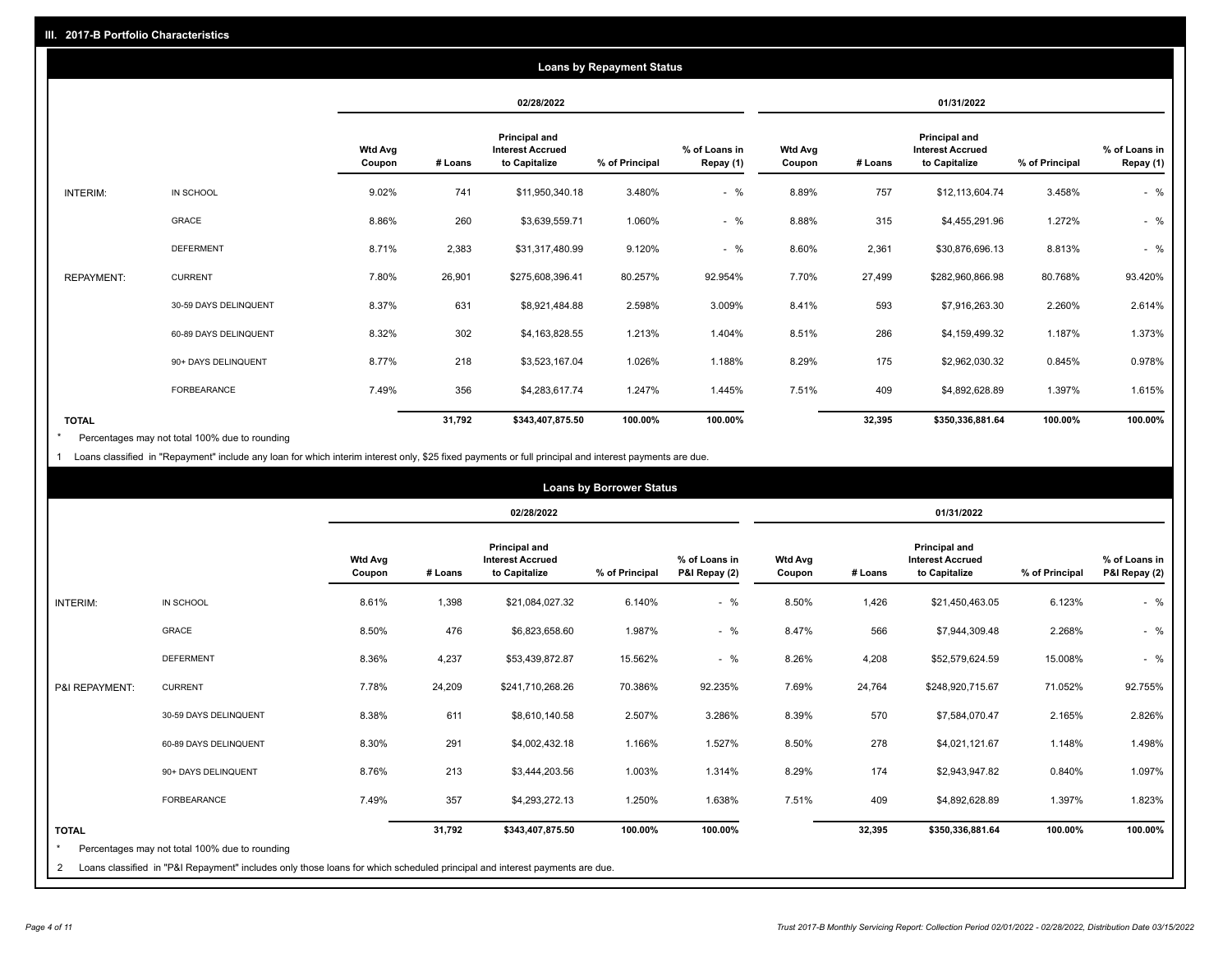|                                                                                                  | 2/28/2022        | 1/31/2022        |
|--------------------------------------------------------------------------------------------------|------------------|------------------|
| Pool Balance                                                                                     | \$343,407,875.50 | \$350,336,881.64 |
| Total # Loans                                                                                    | 31,792           | 32,395           |
| Total # Borrowers                                                                                | 30,670           | 31,250           |
| Weighted Average Coupon                                                                          | 7.96%            | 7.87%            |
| Weighted Average Remaining Term                                                                  | 126.61           | 126.62           |
| Percent of Pool - Cosigned                                                                       | 92.8%            | 92.8%            |
| Percent of Pool - Non Cosigned                                                                   | 7.2%             | 7.2%             |
| Borrower Interest Accrued for Period                                                             | \$2,012,012.93   | \$2,271,782.91   |
| Outstanding Borrower Interest Accrued                                                            | \$15,273,537.07  | \$15,718,456.57  |
| Gross Principal Realized Loss - Periodic *                                                       | \$678,422.40     | \$512,707.72     |
| Gross Principal Realized Loss - Cumulative *                                                     | \$24,864,755.47  | \$24,186,333.07  |
| Recoveries on Realized Losses - Periodic                                                         | \$63,190.47      | \$63,439.08      |
| Recoveries on Realized Losses - Cumulative                                                       | \$3,017,216.48   | \$2,954,026.01   |
| Net Losses - Periodic                                                                            | \$615,231.93     | \$449,268.64     |
| Net Losses - Cumulative                                                                          | \$21,847,538.99  | \$21,232,307.06  |
| Non-Cash Principal Activity - Capitalized Interest                                               | \$594,092.24     | \$797,591.46     |
| Since Issued Total Constant Prepayment Rate (CPR) (1)                                            | 11.73%           | 11.75%           |
| <b>Loan Substitutions</b>                                                                        | \$0.00           | \$0.00           |
| <b>Cumulative Loan Substitutions</b>                                                             | \$0.00           | \$0.00           |
| <b>Unpaid Servicing Fees</b>                                                                     | \$0.00           | \$0.00           |
| <b>Unpaid Administration Fees</b>                                                                | \$0.00           | \$0.00           |
| <b>Unpaid Carryover Servicing Fees</b>                                                           | \$0.00           | \$0.00           |
| Note Interest Shortfall                                                                          | \$0.00           | \$0.00           |
| Loans in Modification                                                                            | \$24,950,820.77  | \$25,613,562.28  |
| % of Loans in Modification as a % of Loans in Repayment (P&I)                                    | 9.68%            | 9.72%            |
|                                                                                                  |                  |                  |
| % Annualized Gross Principal Realized Loss - Periodic as a %<br>of Loans in Repayment (P&I) * 12 | 3.16%            | 2.34%            |
| % Gross Principal Realized Loss - Cumulative as a % of                                           |                  |                  |
| Original Pool Balance                                                                            | 3.32%            | 3.23%            |

\* In accordance with the Servicer's current policies and procedures, after September 1, 2017 loans subject to bankruptcy claims generally will not be reported as a charged- off unless and until they are delinquent for 120

(1) For additional information, see 'Since Issued CPR Methodology' found in section VIII of this report .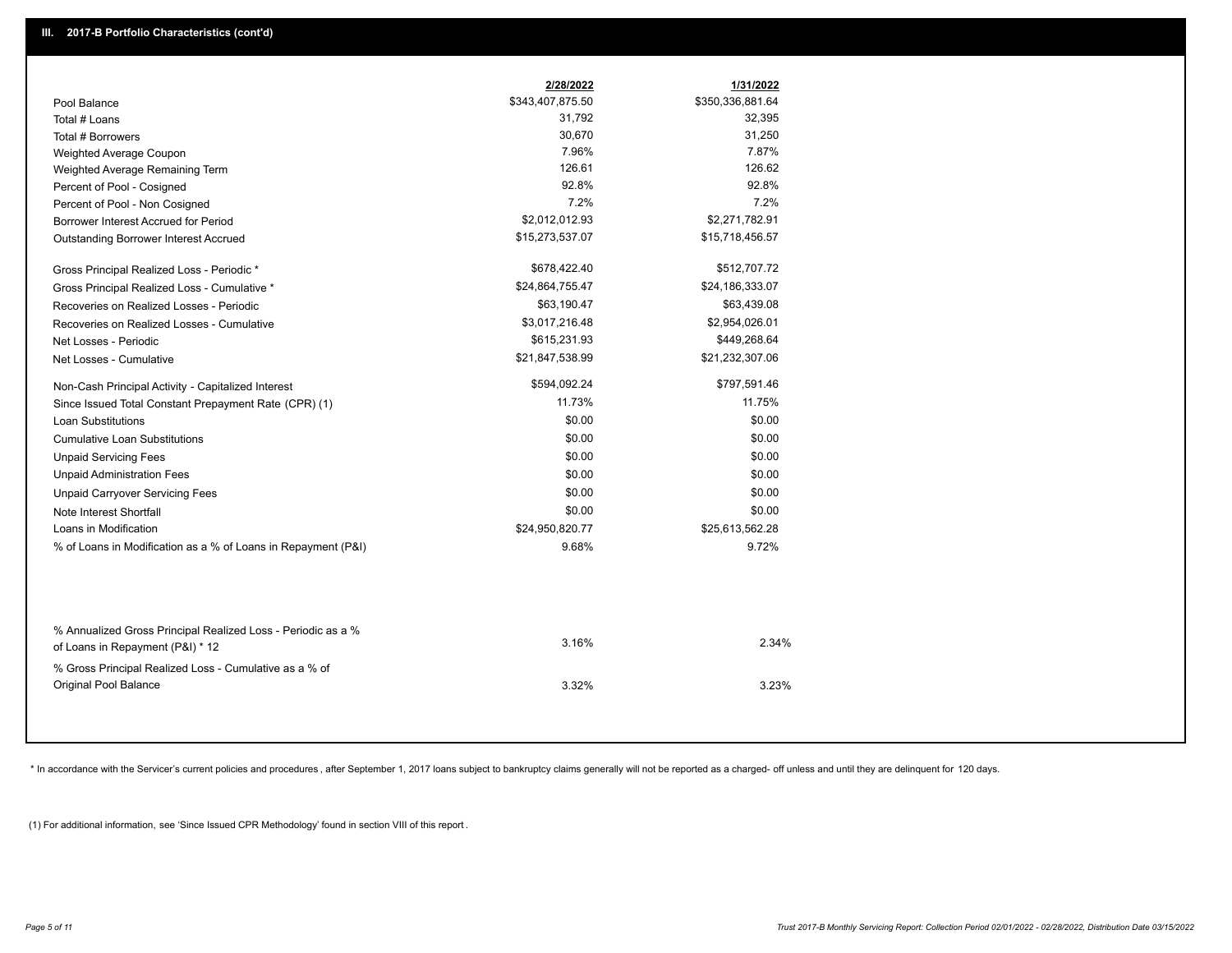#### **Loan Program**  A

|                                    | Weighted<br>Average | # LOANS | <b>\$ AMOUNT</b> | $%$ *     |
|------------------------------------|---------------------|---------|------------------|-----------|
| - Smart Option Interest-Only Loans | 6.96%               | 6,761   | \$50,039,462.65  | 14.571%   |
| - Smart Option Fixed Pay Loans     | 7.92%               | 7,688   | \$101,020,918.74 | 29.417%   |
| - Smart Option Deferred Loans      | 8.25%               | 17.343  | \$192,347,494.11 | 56.011%   |
| - Other Loan Programs              | $0.00\%$            | $\sim$  | \$0.00           | $0.000\%$ |
| <b>Total</b>                       | 7.96%               | 31,792  | \$343,407,875.50 | 100.000%  |

\* Percentages may not total 100% due to rounding

B

C

**Index Type**

|                       | Weighted<br>Average | # LOANS  | <b>\$ AMOUNT</b> | $%$ *     |
|-----------------------|---------------------|----------|------------------|-----------|
| - Fixed Rate Loans    | 8.17%               | 6,715    | \$83,315,019.13  | 24.261%   |
| - LIBOR Indexed Loans | 7.90%               | 25,077   | \$260,092,856.37 | 75.739%   |
| - Other Index Rates   | $0.00\%$            | $\Omega$ | \$0.00           | $0.000\%$ |
| <b>Total</b>          | 7.96%               | 31,792   | \$343,407,875.50 | 100.000%  |

\* Percentages may not total 100% due to rounding

# **Weighted Average Recent FICO**

| (2)<br>Wtd Avg Recent FICO Band                                                                                                                                                                                                                          | # LOANS | <b>\$ AMOUNT</b> | $\frac{9}{6}$ * |
|----------------------------------------------------------------------------------------------------------------------------------------------------------------------------------------------------------------------------------------------------------|---------|------------------|-----------------|
| 0 - 639                                                                                                                                                                                                                                                  | 2,096   | \$24,391,125.75  | 7.103%          |
| 640 - 669                                                                                                                                                                                                                                                | 1,907   | \$21,257,476.76  | 6.190%          |
| 670 - 699                                                                                                                                                                                                                                                | 3,234   | \$36,328,842.81  | 10.579%         |
| 700 - 739                                                                                                                                                                                                                                                | 6,507   | \$74,239,075.92  | 21.618%         |
| $740 +$                                                                                                                                                                                                                                                  | 18,046  | \$187,185,969.73 | 54.508%         |
| N/A <sup>(1)</sup>                                                                                                                                                                                                                                       | 2       | \$5,384.53       | 0.002%          |
| <b>Total</b>                                                                                                                                                                                                                                             | 31,792  | \$343,407,875.50 | 100.000%        |
|                                                                                                                                                                                                                                                          |         |                  |                 |
| * Percentages may not total 100% due to rounding<br>1 Includes trust private education loans where recent FICO is unavailable or obtaining recent FICO is prohibited by law<br>2 Recent FICO is updated in quarterly intervals; unless prohibited by law |         |                  |                 |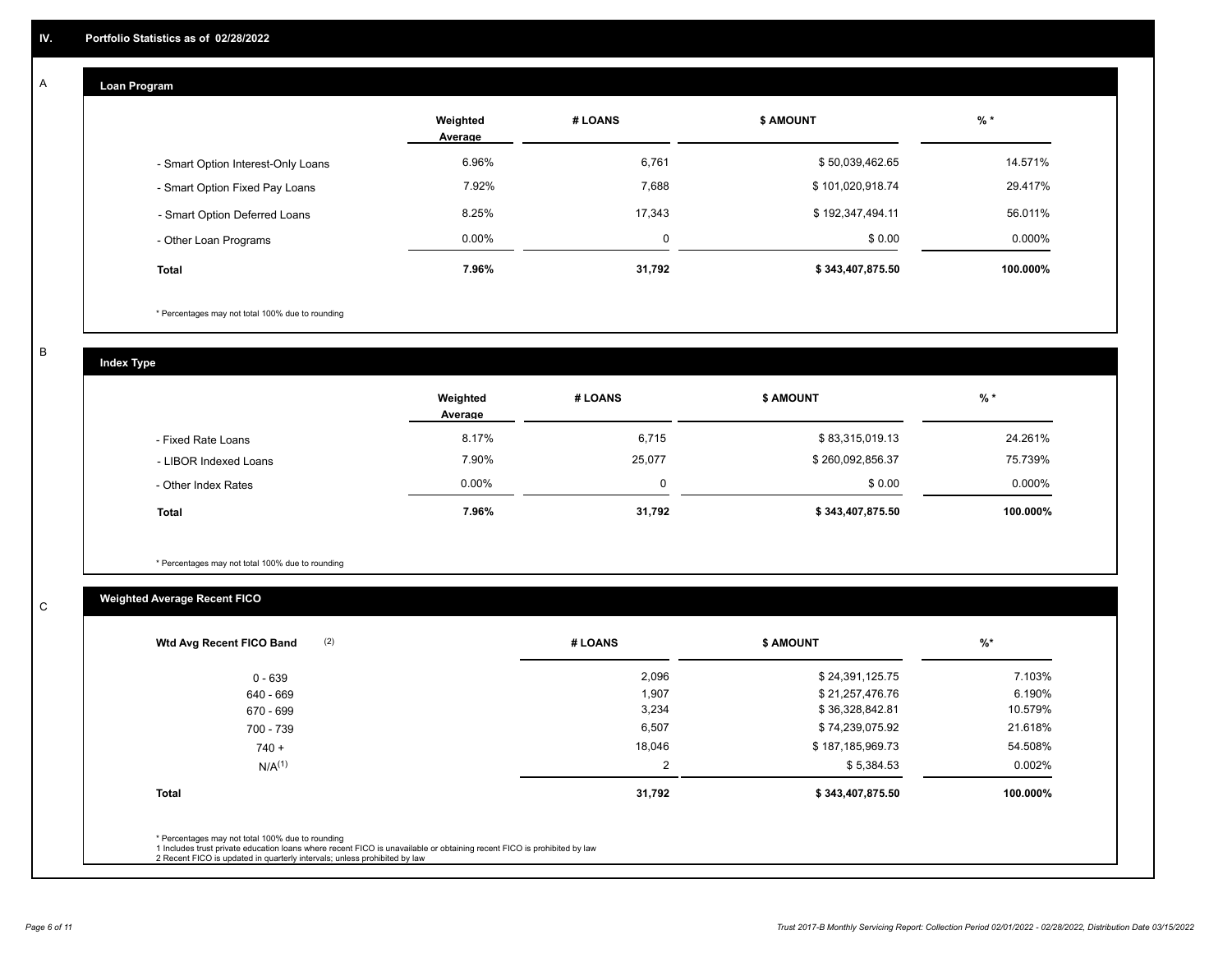| V. | 2017-B Reserve Account, Principal Distribution, and R-2 Certificate Calculations                                                                                                                                          |                  |  |
|----|---------------------------------------------------------------------------------------------------------------------------------------------------------------------------------------------------------------------------|------------------|--|
| А. | <b>Reserve Account</b>                                                                                                                                                                                                    |                  |  |
|    | Specified Reserve Account Balance                                                                                                                                                                                         | \$1,891,480.00   |  |
|    | Actual Reserve Account Balance                                                                                                                                                                                            | \$1,891,480.00   |  |
| В. | <b>Principal Distribution Amount</b>                                                                                                                                                                                      |                  |  |
|    | Class A Notes Outstanding<br>i.                                                                                                                                                                                           | \$195,235,817.15 |  |
|    | Pool Balance<br>ii.                                                                                                                                                                                                       | \$343,407,875.50 |  |
|    | First Priority Principal Distribution Amount (i - ii)<br>iii.                                                                                                                                                             | \$0.00           |  |
|    | Class A and B Notes Outstanding<br>iv.                                                                                                                                                                                    | \$245,235,817.15 |  |
|    | First Priority Principal Distribution Amount<br>۷.                                                                                                                                                                        | \$0.00           |  |
|    | Pool Balance<br>VI.                                                                                                                                                                                                       | \$343,407,875.50 |  |
|    | Specified Overcollateralization Amount<br>vii.                                                                                                                                                                            | \$103,022,362.65 |  |
|    | Regular Principal Distribution Amount (if (iv > 0, (iv - v) - (vi - vii))<br>viii.                                                                                                                                        | \$4,850,304.30   |  |
|    | Pool Balance<br>ix.                                                                                                                                                                                                       | \$343,407,875.50 |  |
|    | 10% of Initial Pool Balance<br>х.                                                                                                                                                                                         | \$74,820,443.74  |  |
|    | First Priority Principal Distribution Amount<br>xi.                                                                                                                                                                       | \$0.00           |  |
|    | Regular Principal Distribution Amount<br>xii.                                                                                                                                                                             | \$4,850,304.30   |  |
|    | Available Funds (after payment of waterfall items A through I)<br>xiii.                                                                                                                                                   | \$2,879,153.75   |  |
|    | Additional Principal Distribution Amount (if(vi <= x,min(xiii, vi - xi - xii)))<br>xiv.                                                                                                                                   | \$0.00           |  |
| C. | R-2 Certificate                                                                                                                                                                                                           |                  |  |
|    | <b>Previous Notional Balance</b>                                                                                                                                                                                          | \$45,942,940.00  |  |
|    | Shortfall of Principal                                                                                                                                                                                                    | \$0.00           |  |
|    | Shortfall of Interest                                                                                                                                                                                                     | \$0.00           |  |
|    | <b>Current Notional Balance</b>                                                                                                                                                                                           | \$45,942,940.00  |  |
|    | Excess Distribution Allocated (1)                                                                                                                                                                                         | \$805,860.75     |  |
| D. | R-3 Certificate                                                                                                                                                                                                           |                  |  |
|    | <b>Previous Notional Balance</b>                                                                                                                                                                                          | \$13,643,262.93  |  |
|    | Remaining Principal Collections (2)                                                                                                                                                                                       | \$0.00           |  |
|    | <b>Current Notional Balance</b>                                                                                                                                                                                           | \$12,964,840.53  |  |
|    | 1. Until the notional amount of the R-2 Certificate is reduced to zero and if there is excess cash through the distribution available it will be distributed to the R-2 Certificate, otherwise the<br>amount will be zero |                  |  |

amount will be zero<br>2. Payments will be made after the principal balance of each class of notes has been reduced to zero and the pool balance is less than or equal to the principal balance of the R-3 **Certificate**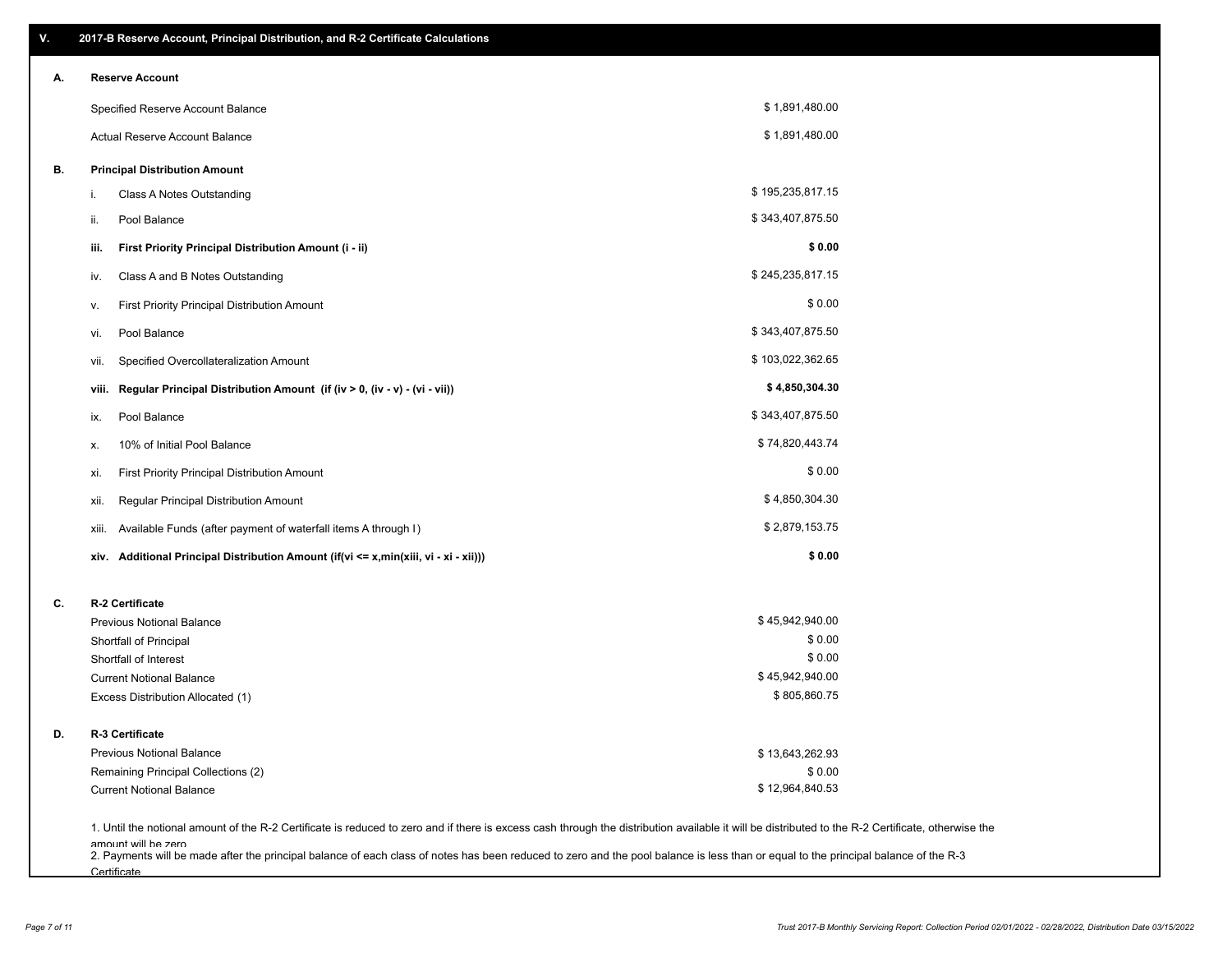|                              |                                                         | Paid           | <b>Funds Balance</b> |
|------------------------------|---------------------------------------------------------|----------------|----------------------|
| <b>Total Available Funds</b> |                                                         |                | \$8,463,524.87       |
| A                            | <b>Trustee Fees</b>                                     | \$0.00         | \$8,463,524.87       |
| В                            | <b>Servicing Fees</b>                                   | \$225,340.68   | \$8,238,184.19       |
| C                            | i. Administration Fees                                  | \$8,333.00     | \$8,229,851.19       |
|                              | ii. Unreimbursed Administrator Advances plus any Unpaid | \$0.00         | \$8,229,851.19       |
| D                            | Class A Noteholders Interest Distribution Amount        | \$354,559.81   | \$7,875,291.38       |
| Е                            | First Priority Principal Payment                        | \$0.00         | \$7,875,291.38       |
| F.                           | Class B Noteholders Interest Distribution Amount        | \$145,833.33   | \$7,729,458.05       |
| G                            | <b>Reinstatement Reserve Account</b>                    | \$0.00         | \$7,729,458.05       |
| H                            | Regular Principal Distribution                          | \$4,850,304.30 | \$2,879,153.75       |
|                              | <b>Carryover Servicing Fees</b>                         | \$0.00         | \$2,879,153.75       |
| J                            | Additional Principal Distribution Amount                | \$0.00         | \$2,879,153.75       |
| Κ                            | Unpaid Expenses of Trustee                              | \$0.00         | \$2,879,153.75       |
| L                            | Unpaid Expenses of Administrator                        | \$0.00         | \$2,879,153.75       |
| M                            | i. Remaining Funds to the R-1 Certificateholder(s)      | \$2,073,293.00 | \$805,860.75         |
|                              | ii. Remaining Funds to the R-2 Certificateholder(s)     | \$805,860.75   | \$0.00               |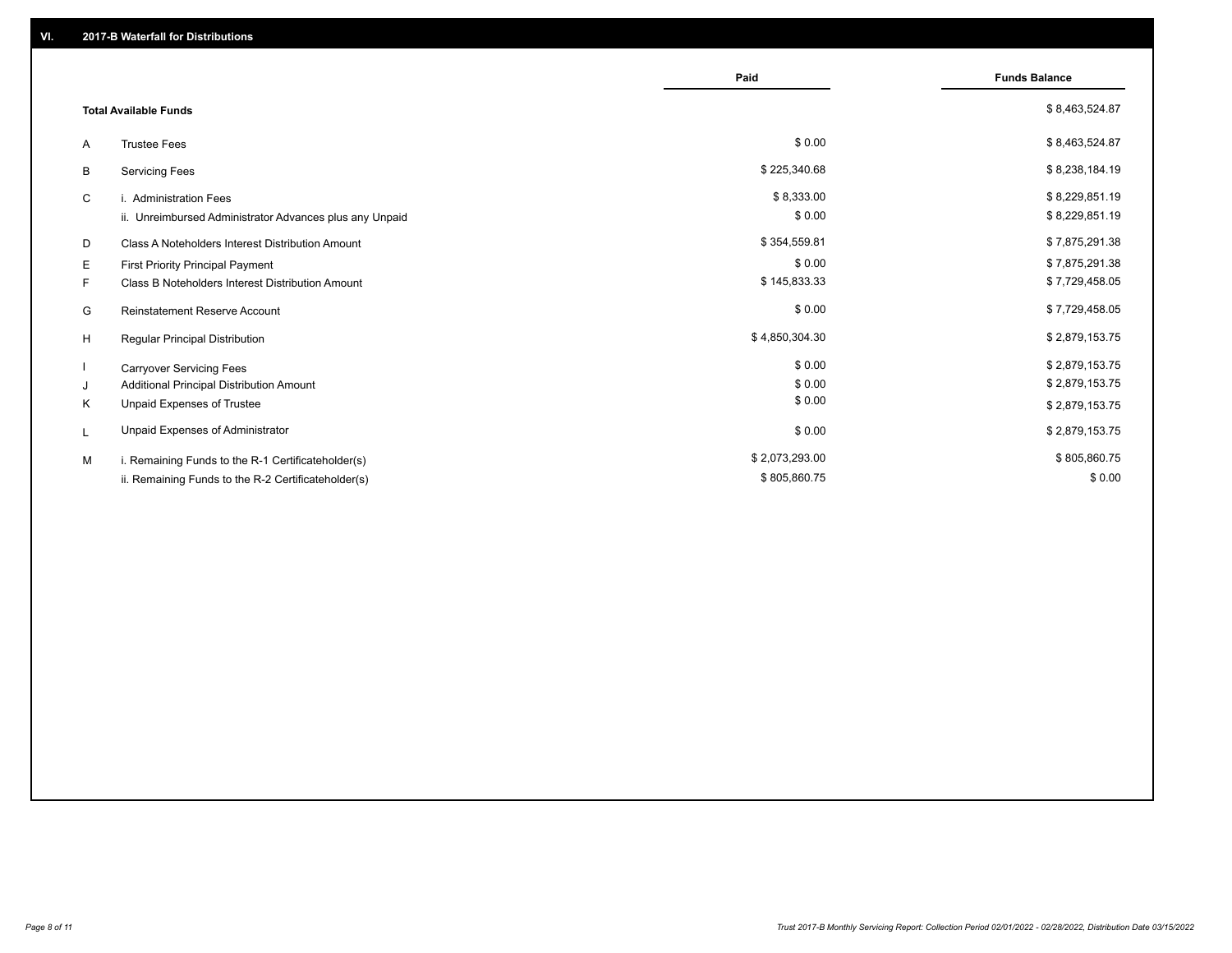| <b>Distribution Amounts</b>                                |                         |                         |                         |
|------------------------------------------------------------|-------------------------|-------------------------|-------------------------|
|                                                            | A <sub>2</sub> A        | A <sub>2</sub> B        | в                       |
| Cusip/Isin                                                 | 83189DAB6               | 83189DAC4               | 83189DAD2               |
| <b>Beginning Balance</b>                                   | \$130,807,997.49        | \$64,427,819.66         | \$50,000,000.00         |
| Index                                                      | <b>FIXED</b>            | <b>LIBOR</b>            | <b>FIXED</b>            |
| Spread/Fixed Rate                                          | 2.82%                   | 0.75%                   | 3.50%                   |
| Record Date (Days Prior to Distribution)                   | 1 NEW YORK BUSINESS DAY | 1 NEW YORK BUSINESS DAY | 1 NEW YORK BUSINESS DAY |
| <b>Accrual Period Begin</b>                                | 2/15/2022               | 2/15/2022               | 2/15/2022               |
| <b>Accrual Period End</b>                                  | 3/15/2022               | 3/15/2022               | 3/15/2022               |
| Daycount Fraction                                          | 0.08333333              | 0.07777778              | 0.08333333              |
| Interest Rate*                                             | 2.82000%                | 0.94114%                | 3.50000%                |
| <b>Accrued Interest Factor</b>                             | 0.002350000             | 0.000731998             | 0.002916667             |
| <b>Current Interest Due</b>                                | \$307,398.79            | \$47,161.02             | \$145,833.33            |
| Interest Shortfall from Prior Period Plus Accrued Interest | $\mathcal{S}$ -         | $$ -$                   | $\mathsf{\$}$ -         |
| <b>Total Interest Due</b>                                  | \$307,398.79            | \$47,161.02             | \$145,833.33            |
| <b>Interest Paid</b>                                       | \$307,398.79            | \$47,161.02             | \$145,833.33            |
| <b>Interest Shortfall</b>                                  | $\mathsf{\$}$ -         | $$ -$                   | $\mathsf{\$}$ -         |
| <b>Principal Paid</b>                                      | \$3,249,703.88          | \$1,600,600.42          | $\mathsf{\$}$ -         |
| <b>Ending Principal Balance</b>                            | \$127,558,293.61        | \$62,827,219.24         | \$50,000,000.00         |
| Paydown Factor                                             | 0.012125761             | 0.012125761             | 0.000000000             |
| <b>Ending Balance Factor</b>                               | 0.475963782             | 0.475963782             | 1.000000000             |

\* Pay rates for Current Distribution. For the interest rates applicable to the next distribution date, please see https://www.salliemae.com/about/investors/data/SMBabrate.txt.

**VII. 2017-B Distributions**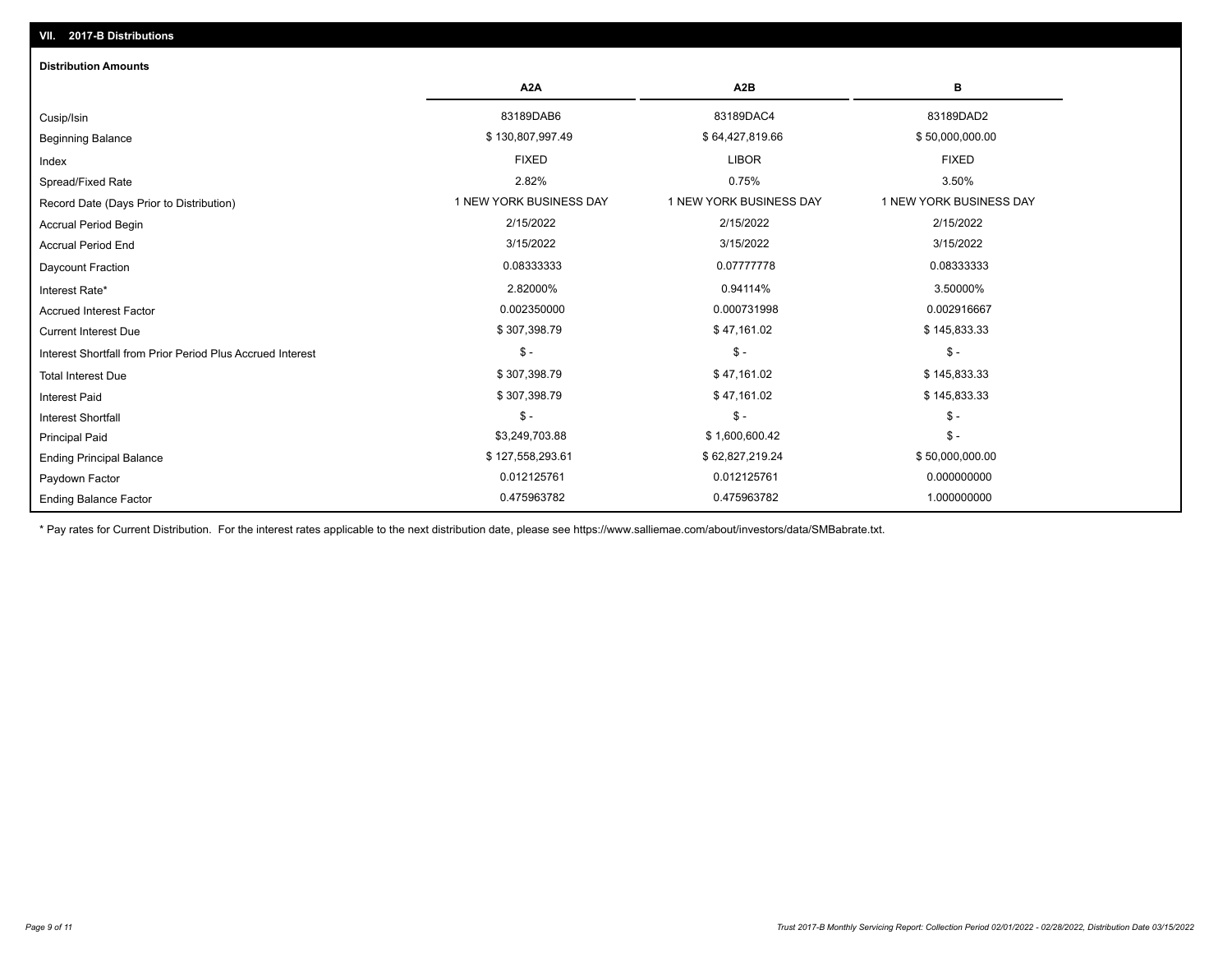### **Since Issued Total CPR**

$$
\text{total cPR} = 1 - \left(\frac{APB}{PPB}\right)^{\left(\frac{12}{MSC}\right)}
$$

APB = Actual period-end Pool Balance PPB = Projected period-end Pool Balance assuming no prepayments and no defaults Pool Balance = Sum(Principal Balance + Interest Accrued to Capitalize Balance) MSC = Months Since Cut-Off

I J Ι

#### **Since-Issued Total Constant Prepayment Rate (CPR)**

Since-Issued Total CPR measures prepayments, both voluntary and involuntary, for a trust student loan pool over the life of a transaction. For each trust distribution, the actual month-end pool balance is compared against a month-end pool balance originally projected at issuance assuming no prepayments and defaults. For purposes of Since- Issued Total CPR calculations, projected period end pool balance assumes in-school status loans have up to a six month grace period before moving to repayment, grace status loans remain in grace status until their status end date and then to move to full principal and interest repayment, loans subject to interim interest or fixed payments during their in-school and grace period continue paying interim interest or fixed payments until full